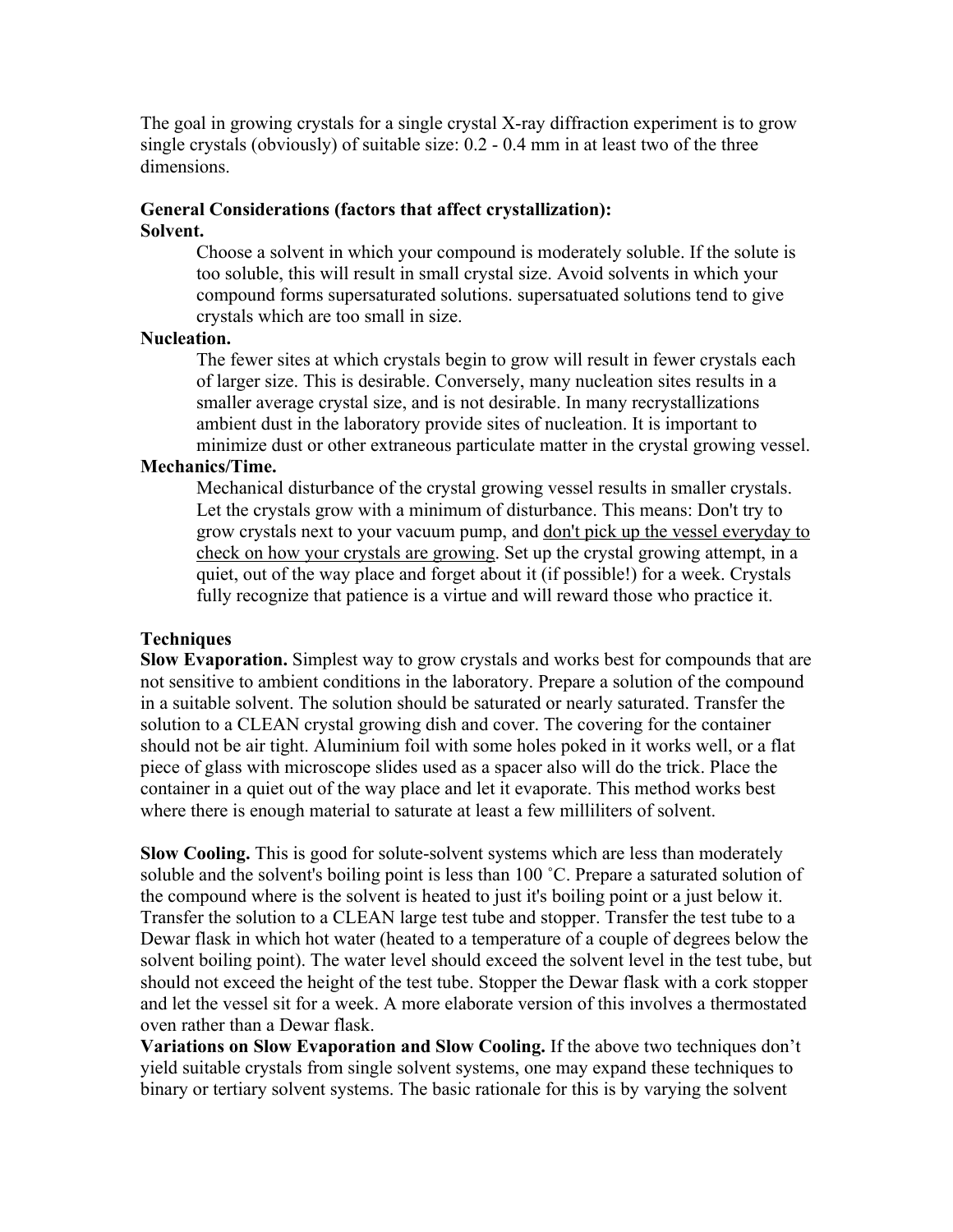composition one may inhibit growth of certain crystal faces and promote the growth of other faces, yielding crystals of suitable morphology and size. If you choose this route for growing crystals, it absolutely necessary to record the solvent composition you use! If crystal growing is an art, growing crystals from binary or tertiary solvent mixtures is that much more imprecise. Remember reproducibility is paramount in science.

**Vapor Diffusion.** This method is good for milligram amounts of material. A solution of the substance is prepared using solvent S1 and placed in test tube T. A second solvent, S2, is placed in a closed beaker, B. S2 is chosen such that when mixed with S1 the solute will become less soluble. The test tube containing S1 is then placed in the beaker and the beaker is sealed. Slow diffusion of S2 into T and S1 out of T will cause crystals to form. If S2 is more volatile than S1 the solvent level will increase and prevent microcrystalline crusts from forming on the sides of T.

**Solvent Diffusion (Layering Technique).** This method also is good for milligram amounts of materials which are sensitive to ambient laboratory conditions (air, moisture). Dissolve the solute in S1 and place in a test tube. **Slowly** dribble S2 into the tube so that S1 and S2 form discreet layers. This will only be successful if 1) The density of S2 < S1 and 2) Care is exercised in creating the solvent layer. I have found that a syringe is the best way to add the second solvent. The narrower the tube , the easier it is to build up the layer. Five millimeter NMR tubes are excellent vessels to use for this crystal growing technique. CH2Cl2/Et2O is a good solvent combination to try this method (if your compound is insoluble in ether).

**Reactant diffusion.** This similar to the other diffusion methods except that solutions of the reactants are allowed to diffuse into one another. If the product of the reaction is insoluble, crystals of the product will form where the reactants mix. There is mention in the literature of this technique being used with diffusion in silica gels (see *Acta. Cryst.* **19**, 483, **(1965)**).

**Sublimation.** Simply seal a sample under vacuum into a glass tube and placing the tube into an oven for a few days or weeks. Larger crystals tend to grow at the expense of smaller ones. If it doesn't work raise the temperature of the oven or move to another hotter one. In some cases a tube furnace can be used. The tube can be placed close to one end of the furnace so that there is a mild temperature gradient.

**Convection.** One may attempt to grow crystals by convection by creating a thermal gradient in the crystal growing vessel. The idea behind this method is that the solution becomes more saturated in the warm part of the vessel and is transferred to the cooler region where nucleation and crystal growth occur. To create the convection one may use either local heating or local cooling. The velocity of the convection current is proportional to the thermal gradient across the vessel. Care must be taken to not make the gradient too large, or the convection will be too rapid and inhibit crystal growth. To use local cooling, simply take a flat bottomed crystal growing dish (similar to what one would use for slow evaporation) and place one side of it against the heat sink. Normally, simply placing the vessel against a cold outside window will suffice. Notice